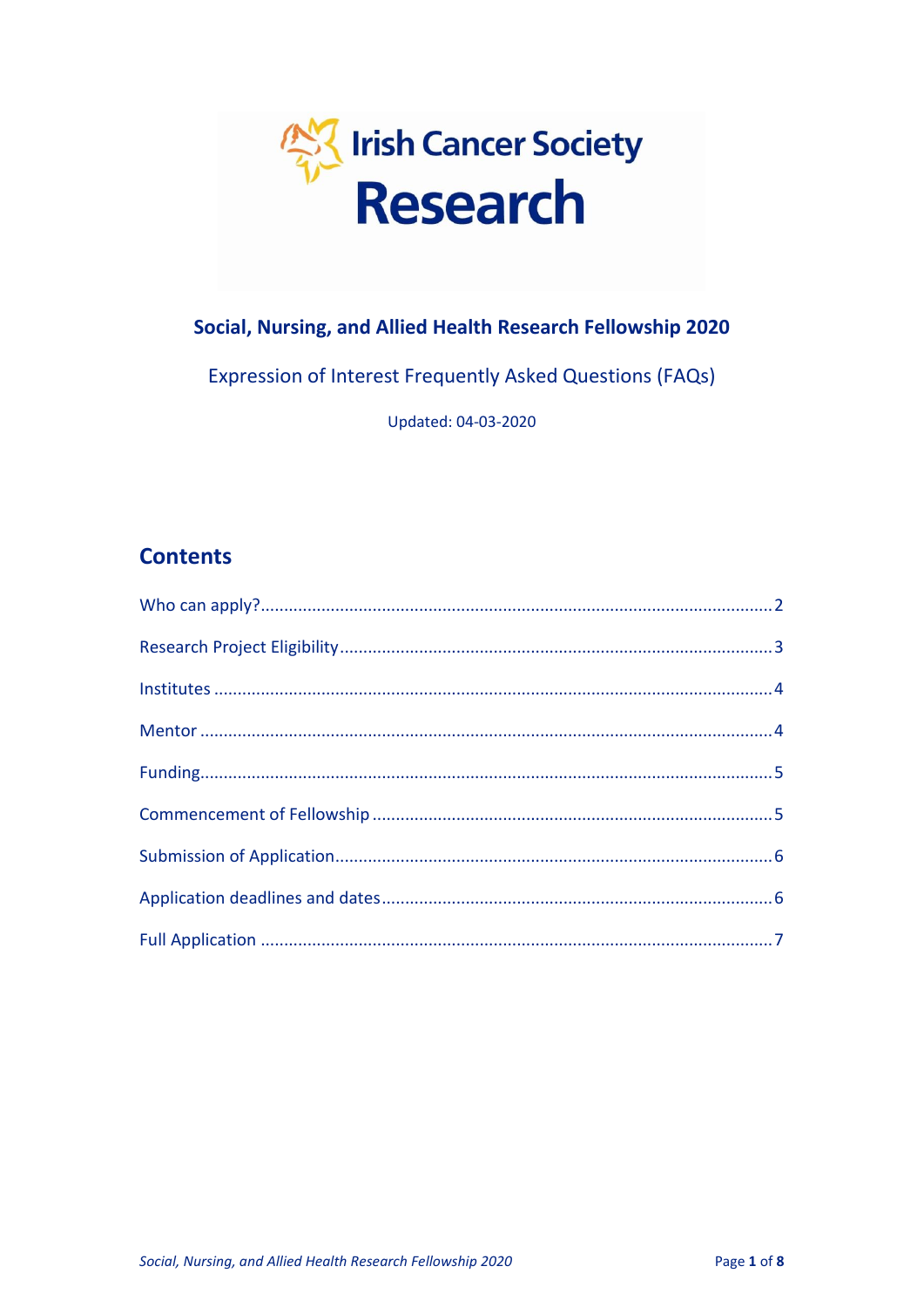### <span id="page-1-0"></span>**1. Is the research fellowship for post-doctoral researchers?**

*The Research fellowship is for untenured post-doctoral researchers, nurses, or allied health professionals who meet eligibility criteria and are committed to developing a career in cancer research.* 

# **2. Can I apply for a research fellowship if I have just submitted my soft bound thesis for examination?**

*To apply you must have graduated or be certified as having fulfilled all the requirements for the award of a doctoral degree, including the submission of the hardbound corrected (post-viva) thesis. You do not need to have graduated at the time of EOI submission.* 

# **3. In terms of the maximum four years research experience, should I consider the date in which I submitted my doctoral thesis or the date I graduated with my doctoral degree when calculating my research experience.**

*The date on which you graduated. In certain circumstances where eligible leave has been taken applicants may extend their period of eligibility. Please contact grants@irishcancer.ie for more information.*

### **4. Are non-Irish citizens living in Republic of Ireland eligible to apply?**

*Yes, if you are a non-Irish citizen but are eligible to study or work in the Republic of Ireland, and you meet the eligibility criteria, you can apply for the fellowship.*

### **5. Can I apply to study abroad, such as in the USA?**

*No, funding is only available for research being conducted in the Republic of Ireland. However, the successful applicant will have the opportunity to spend a maximum of six months abroad as part of the mobility element of their Fellowship.*

# **6. I have a PhD in biochemistry but my project is in the area of allied health, can I apply?**

*You may only apply if you have sufficient research experience to fulfil requirements for PhD equivalence in that specific allied health area i.e. three or more senior (first, joint-*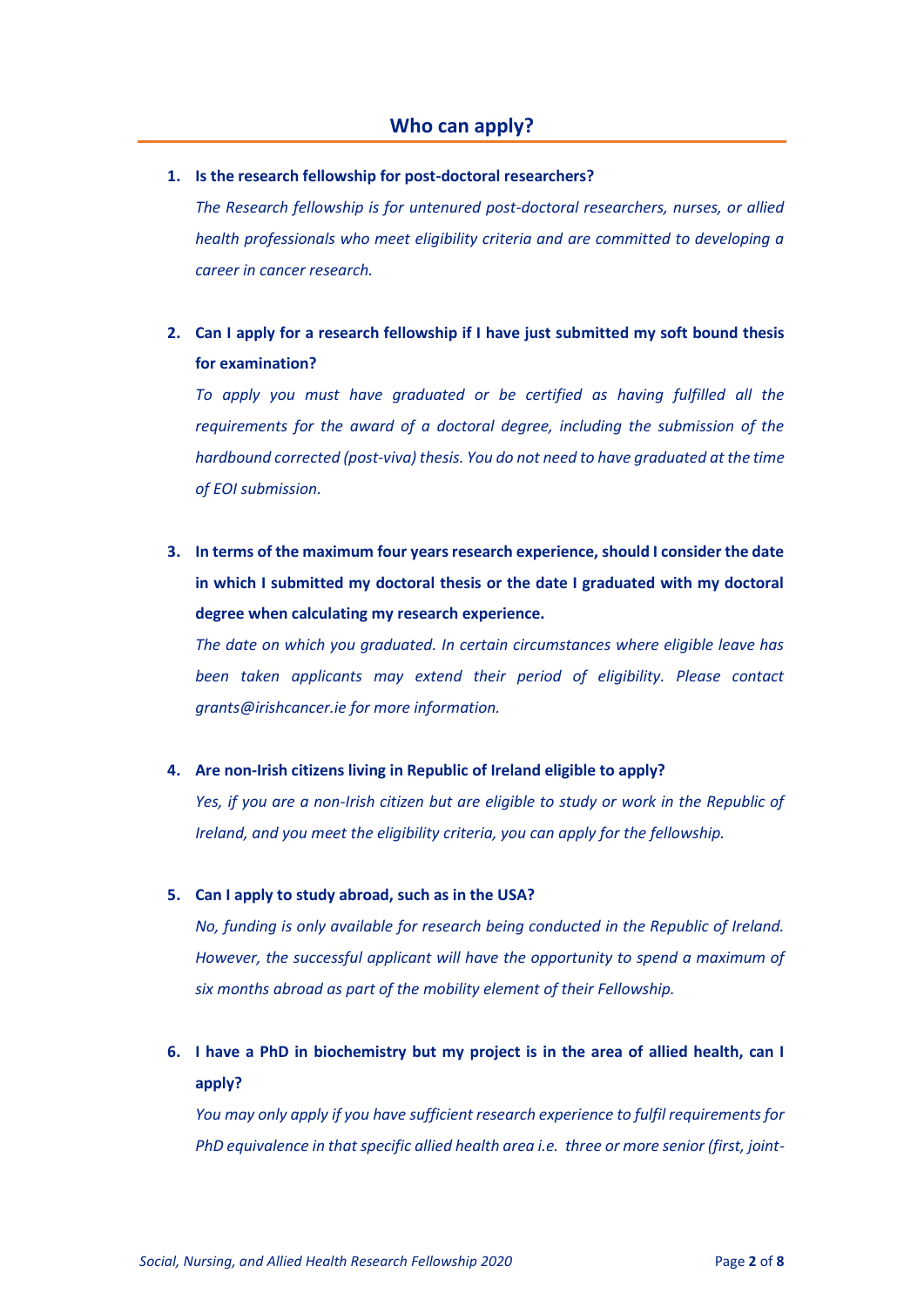*first, or last) author publications in peer-reviewed academic journals or 4 years full time research experience post-primary degree.*

#### **7. Can medical doctors apply?**

*No. Medical doctors are not eligible for this award. However, they may be eligible for the biomedical fellowship. Please se[e www.cancer.ie/research/researcher-hub/apply](http://www.cancer.ie/research/researcher-hub/apply-for-funding)[for-funding](http://www.cancer.ie/research/researcher-hub/apply-for-funding) for details of other funding schemes.*

#### **8. Do I have to have an academic appointment before applying?**

*No. Applicants do not need to have an academic appointment at the time of applying. However, it is expected that the successful applicant will have an appointment for the duration of the fellowship.* 

#### **9. Can individuals with permanent academic positions apply?**

*No. Applicants who already have a permanent academic position cannot apply.* 

## **Research Project Eligibility**

<span id="page-2-0"></span>**1. I have a PhD in psychology but my project is biomedical science, can I apply?** *Both the applicant and the project must be in the social, nursing, or allied health sciences. As such, a person with a PhD in psychology would need to apply with a project in psychology (or a similar allied health field) to be eligible.* 

# **2. I want to develop a new intervention, can I conduct a randomised controlled trial (RCT)?**

*A randomised controlled trial will only be eligible if the appropriate previous development phases have been complete e.g. theory-driven intervention development, feasibility investigation. Additionally, any intervention study must be completed within the maximum time frame of the award i.e. the award will only fund a complete intervention development phase.*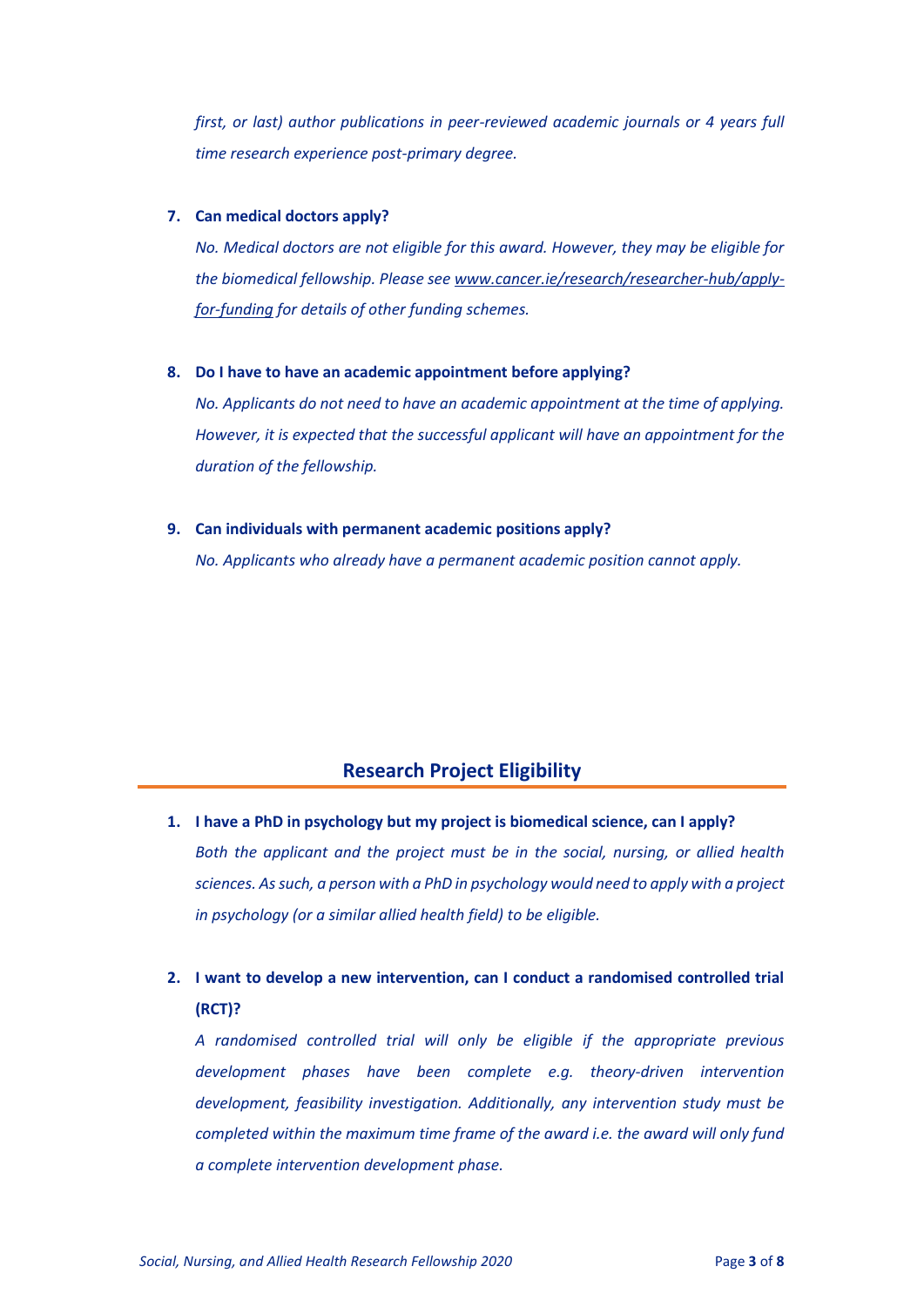## **3. I am unsure if my project is eligible?**

*If you have any concerns please contact [grants@irishcancer.ie.](mailto:grants@irishcancer.ie)*

## **Institutes**

## <span id="page-3-0"></span>**1. Can the fellowship be conducted in Northern Ireland?**

*Fellowships are only available for individuals who propose to carry out their research at host institutions in the Republic of Ireland. This is because the money raised for the Irish Cancer Society to fund cancer research is raised in the Republic of Ireland. However, applicants can conduct research in collaboration with institutes in Northern Ireland and abroad.*

## **Mentor**

- <span id="page-3-1"></span>**1. Do applicants have to nominate a mentor?** *Yes. All applicants are required to nominate at least one experienced academic mentor.*
- **2. Can a principal investigator be a mentor to more than one fellowship applicant?** *Yes*.
- **3. Do you have to be a permanent member of staff in order to be a mentor?** *A mentor must hold a post either permanent or on contract basis that covers the duration of the fellowship.*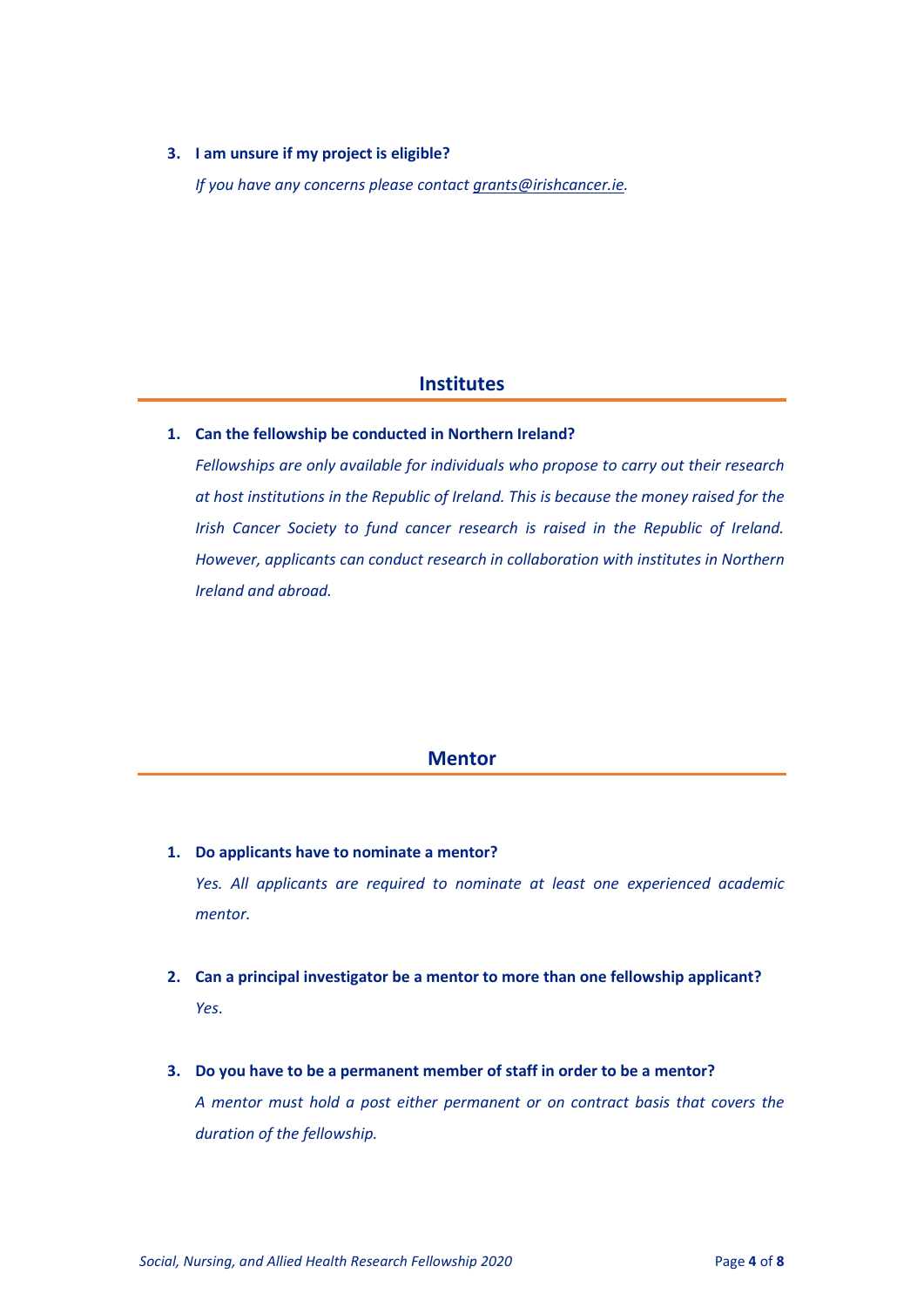**4. Why do I need to upload my Mentor's CV as part of the application process?** *The research track record and the record of supervision of the mentor will be assessed as part of the application.*

#### **5. Can I have more than one mentor?**

*You may nominate more than one mentor if you feel you or your project will benefit from the varied experience. However, you must nominate a single primary mentor who will take responsibility for overall mentorship.* 

## **Funding**

## <span id="page-4-0"></span>**1. How many fellowships are available?**

*This is funding available for one Fellowship in 2020.* 

#### **2. Is there an overall target for the amount of funding granted?**

*The maximum funding granted for a Fellowship is €160,000 over 2 years full-time or 3-4 years part time (for clinical applicants). This funding includes a provision of €7,000 for mobility funding to travel to a national or an international research institution for up to a maximum of six months during the fellowship, in addition to 1,000 for Public and Patient Involvement (PPI).* 

#### **3. Is the award transferable to another applicant?**

*No. If, for whatever reason, the applicant cannot complete the research, it cannot be transferred to another Postdoctoral scientist.* 

## **Commencement of Fellowship**

<span id="page-4-1"></span>**1. When do successful fellowships commence?** *The fellowships will begin before the end of 2020, usually from September onwards.*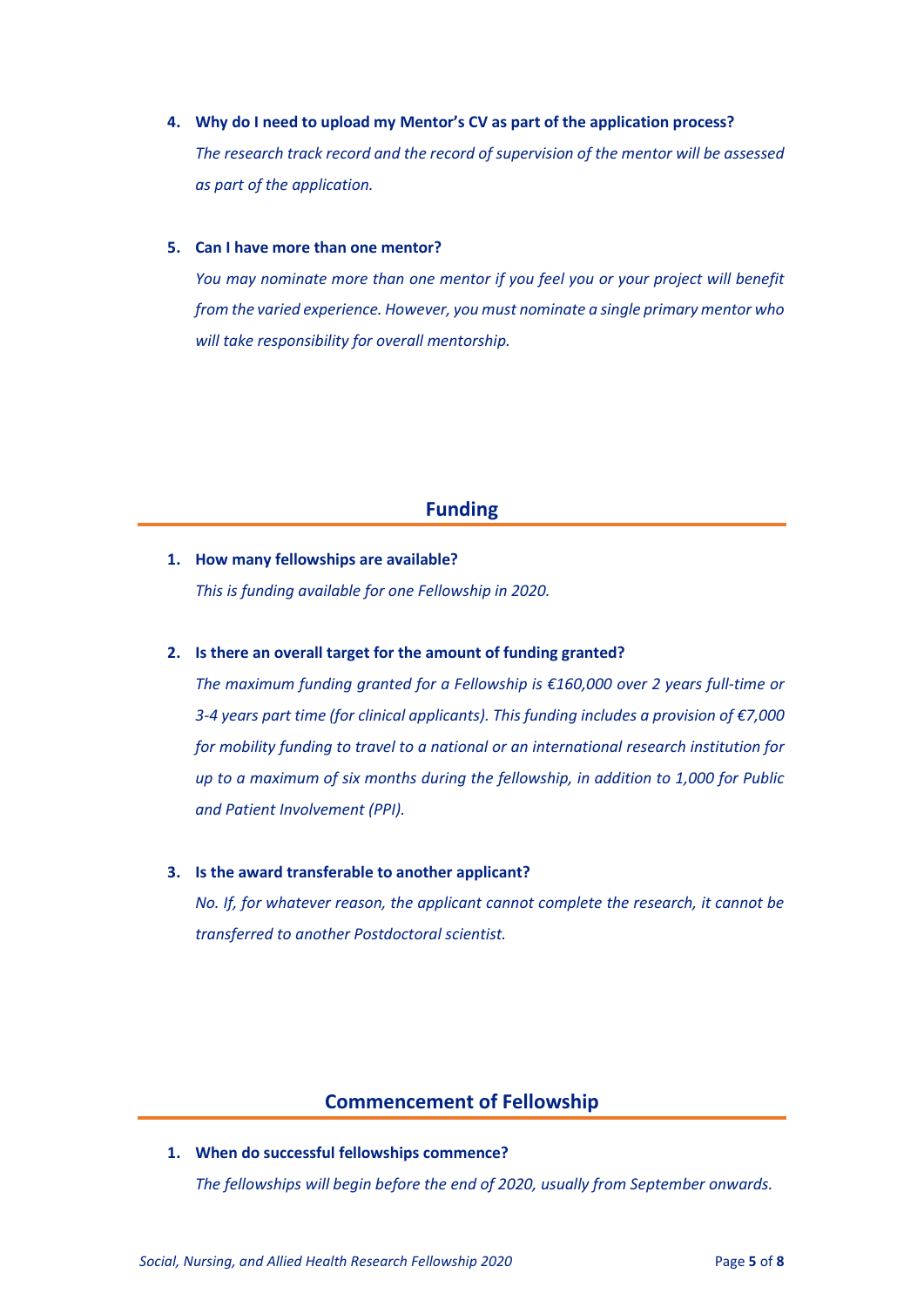# **Submission of Application**

<span id="page-5-0"></span>*1.* **Who needs to sign off and approve an application?**

*The lead applicant and the main primary mentor must approve the application on the system before it is submitted for review.* 

*2.* **Does the research office at the host institution need to approve the application?** *Approval from the host institution is required in the form of a Declaration of Support,*

*downloadable from the online application. However, the host institution does not need to approve the online form*

# **Application deadlines and dates**

- <span id="page-5-1"></span>*1.* **When do EOI applications need to be submitted?** *Applications must be submitted online through Gateway Grant Tracker by 3pm 10 March 2020.*
- *2.* **Does my mentor need to approve the application by the 10 March deadline?** *Yes.*
- *3.* **When will applicants find out if they have been shortlisted for full application?** *Applicants will find out if they have been shortlisted in early April 2020.*
- *4.* **How long will I have to complete the full application?** *Applicants will have approximately 4 weeks to complete the full application.*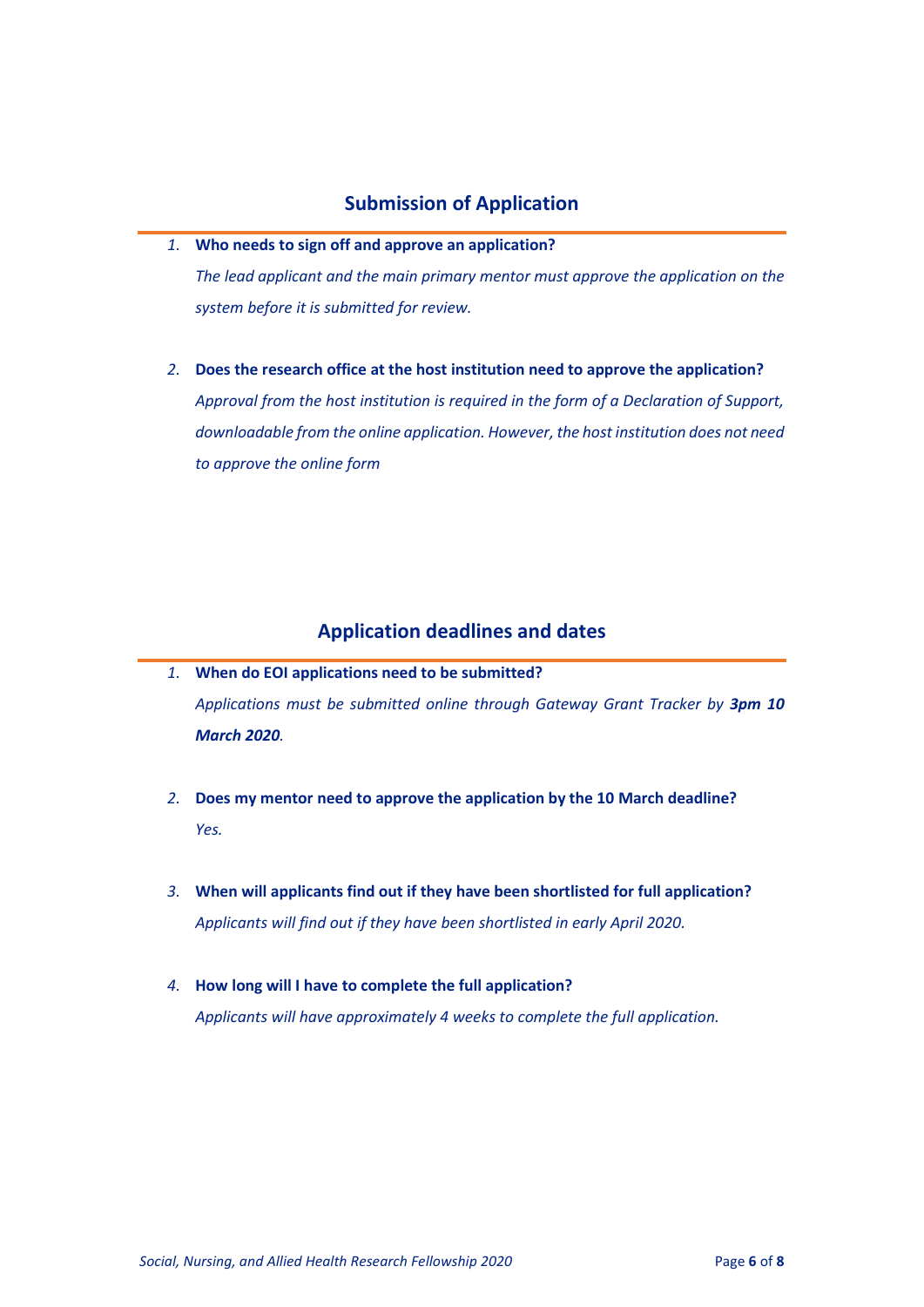<span id="page-6-0"></span>**1. When will applicants find out if they are shortlisted to submit a full application?** *Early April 2020.*

#### **2. What will the full application entail?**

*The full application will look for more specific and in-depth details such as research project background, hypothesis, objectives, methodology; plus details on mobility element, research environment, and budget. Additionally, shortlisted applicants will be required to detail Public and Patient Involvement plans and provide lay summaries for the PPI reviewers to evaluate. Shortlisted applicants will be given all information required in April 2020.*

### **3. Do I need to seek my own salary when applying for a fellowship?**

*You should apply for at least part of your salary when applying for a Fellowship. If you are receiving part of your salary from another funding source, please specify the time you propose to allocate to each research project.*

#### **4. What is the mobility element?**

*The mobility element makes available additional funding so that the fellow may travel to a national or international lab/research group. This travel is in aid of technical, professional, skill, or career develop.*

### **5. Is the mobility element mandatory?**

*The mobility element is optional for applicants; however, it can be used to strengthen your proposed training and development plan (requested as part of full application). The additional €7000 allocated to the mobility element will not be made available to applicants who do not include mobility within their full application. Please note that applicants may change the details of the mobility element during their Research Fellowship and for this reason applicants must re-apply for this funding at least three months in advance of the period of travel.* 

**6. Can I use the mobility element funding to visit research institutions within the Republic of Ireland?**